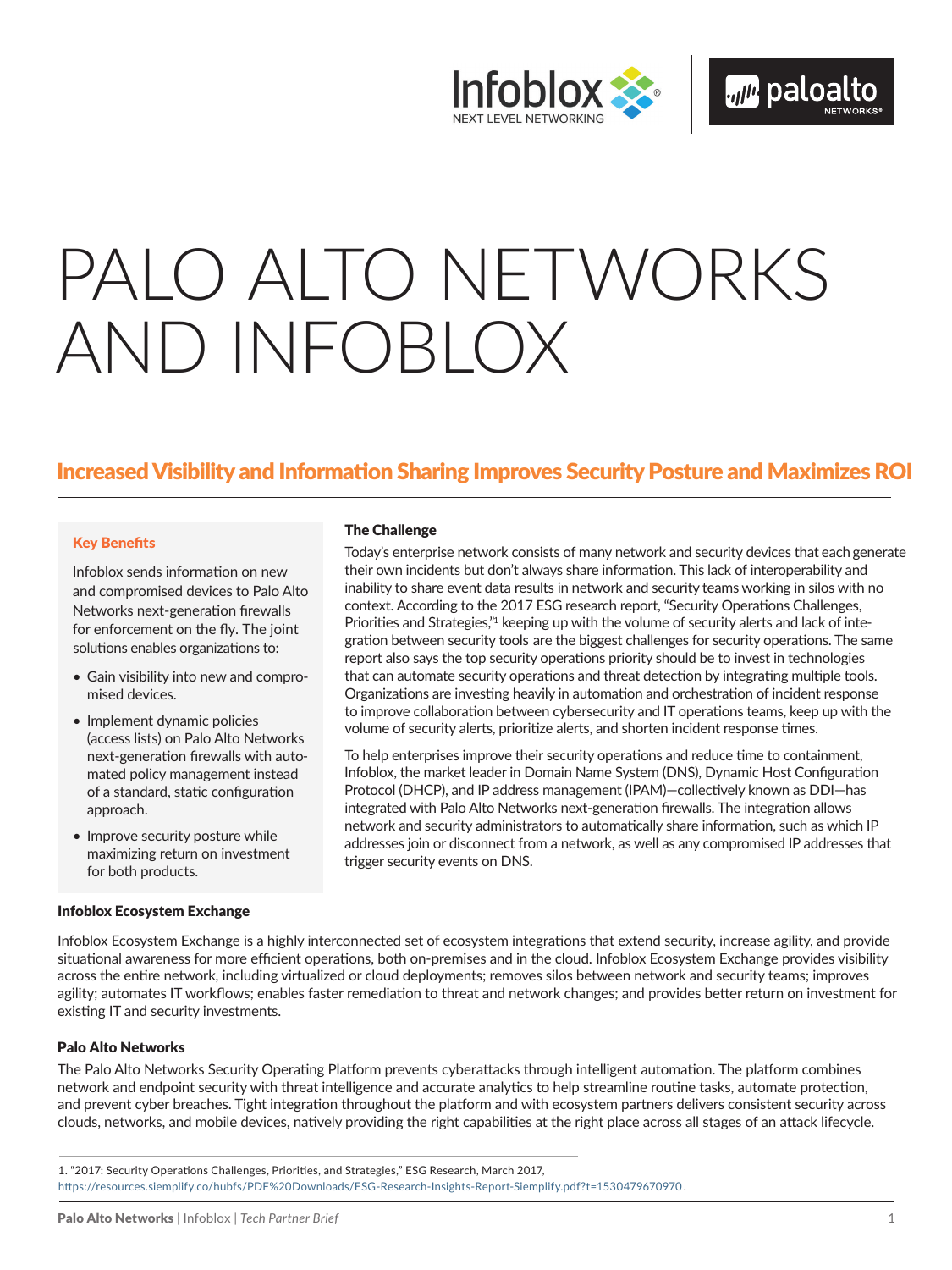The platform was built from the ground up with breach prevention in mind. It incorporates important threat information shared across security functions system-wide and is architected to operate in modern networks with new technology initiatives like cloud andmobility. Platform customersbenefit from better security than legacy or point security products provide, while enjoying lower total cost of ownership.

#### Palo Alto Networks and Infoblox

Infoblox manages addresses and address groups on Palo Alto Networks next-generation firewalls (NGFWs) with a list of devices that are currently connected and/or compromised. For example, devices may be associated with identified malicious DNS requests and/or DNS data exfiltration—allowing customers to specify dynamic security policies for every device. The integration with Palo Alto Networks provides a huge advantage over a more standard approach, which entails static security policies configured to grant access for whole networks, whether IP addresses are utilized or not.

| ul <sup>u</sup> paloalto<br>NETWORKS!                                                                                                                                                                                                                                                                | Dashboard                                                            | ACC<br>Monitor | <b>Objects</b><br>Network<br>Policies | Device                                  | & Commit & <b>Config - Q Search</b> |
|------------------------------------------------------------------------------------------------------------------------------------------------------------------------------------------------------------------------------------------------------------------------------------------------------|----------------------------------------------------------------------|----------------|---------------------------------------|-----------------------------------------|-------------------------------------|
|                                                                                                                                                                                                                                                                                                      | Virtual System vsys1                                                 | $\mathbf{v}$   |                                       |                                         | <b>S</b> <i>O</i> Help              |
| Addresses                                                                                                                                                                                                                                                                                            |                                                                      |                |                                       |                                         | $2$ items $\bigoplus$ $\bigotimes$  |
| Address Groups<br><b>C</b> Regions                                                                                                                                                                                                                                                                   | Name                                                                 | Location       | Members Count                         | <b>Addresses</b>                        | Tags                                |
| <b>Applications</b><br><b>Application Groups</b><br><b>Application Filters</b><br>Services                                                                                                                                                                                                           | n<br><b>Iblox_Host_Allow</b>                                         | Shared         | 3                                     | 10.0.0.0<br>10.0.0.86<br>10.120.252.184 |                                     |
| Service Groups<br>Tags                                                                                                                                                                                                                                                                               | <b>Iblox_Host_Deny</b>                                               | Shared         | $\overline{2}$                        | 10.0.0.0<br>10.120.252.230              |                                     |
| V C GlobalProtect<br>HIP Objects<br>HIP Profiles<br>External Dynamic Lists<br><b>v</b> Custom Objects<br>Data Patterns<br>Spyware<br>Vulnerability<br>URL Category<br>▽ Security Profiles<br><b>Antivirus</b><br>Anti-Spyware<br><b>v</b> Vulnerability Protection<br>URL Filtering<br>File Blocking | <b>H</b> Add <b>C</b> Delete <b>C</b> Move C Clone <b>Fx PDF/CSV</b> |                |                                       |                                         |                                     |
|                                                                                                                                                                                                                                                                                                      |                                                                      |                |                                       |                                         |                                     |

Figure 1: Infoblox updates address groups on Palo Alto Networks NGFWs

After Infoblox updates an address group on a Palo Alto Networks next-generation firewall (see Figure 1), the group can be used to implement and enforce specific policies on the firewall (see Figure 2).

| vil <sup>it</sup> paloalto<br>NETWORKS!                                                                                                  |                | Dashboard                                                                           | ACC  | Monitor                 | <b>Policies</b> | Objects<br>Network | Device                                     |                          | & Commit & Config + Q Search |                        |  |
|------------------------------------------------------------------------------------------------------------------------------------------|----------------|-------------------------------------------------------------------------------------|------|-------------------------|-----------------|--------------------|--------------------------------------------|--------------------------|------------------------------|------------------------|--|
|                                                                                                                                          |                | Virtual System vsys1                                                                |      | $\overline{\mathbf{v}}$ |                 |                    |                                            |                          |                              | <b>G</b> <i>O</i> Help |  |
| <b>Security</b>                                                                                                                          |                |                                                                                     |      |                         |                 |                    |                                            |                          |                              | 4 items <b>D R</b>     |  |
| <b>B</b> NAT<br><b>L</b> QoS                                                                                                             |                |                                                                                     |      |                         | Source          |                    |                                            |                          |                              | <b>Destination</b>     |  |
| Policy Based Forwarding                                                                                                                  |                | Name                                                                                | Tags | Type                    | Zone            | Address            | <b>User</b>                                | <b>HIP Profile</b>       | <b>Address</b>               | Zone                   |  |
| <b>B</b> Decryption                                                                                                                      | 1              | <b>Iblox_AllowHosts</b>                                                             | none | universal               | pm trust        | any                | any                                        | any                      | <b>B</b> Iblox_Host_All      | any                    |  |
| Tunnel Inspection<br>Application Override<br><b>Authentication</b><br><b>Tag Browser</b><br>1 item $\boxed{\rightarrow}$ $\boxed{\star}$ | $\overline{2}$ | <b>Iblox DenyHosts</b>                                                              | none | universal               | pra trust       | any                | any                                        | any                      | <b>Q</b> Iblox_Host_Deny any |                        |  |
|                                                                                                                                          | $\overline{3}$ | intrazone-default                                                                   | none | intrazone               | any             | any                | any                                        | any                      | any                          | (intrazon              |  |
|                                                                                                                                          | 4              | interzone-default<br>$\bullet$                                                      | none | interzone               | any             | any                | any                                        | any                      | any                          | any                    |  |
| Tag(#)<br><b>Rule</b>                                                                                                                    |                |                                                                                     |      |                         |                 |                    |                                            |                          |                              |                        |  |
| none(2)<br>$1 - 2$                                                                                                                       |                |                                                                                     |      |                         |                 |                    |                                            |                          |                              |                        |  |
|                                                                                                                                          |                |                                                                                     |      |                         |                 |                    |                                            |                          |                              |                        |  |
|                                                                                                                                          |                |                                                                                     |      |                         |                 |                    |                                            |                          |                              |                        |  |
|                                                                                                                                          |                |                                                                                     |      |                         |                 |                    |                                            |                          |                              |                        |  |
|                                                                                                                                          |                |                                                                                     |      |                         |                 |                    |                                            |                          |                              |                        |  |
| Filter by first tag in rule                                                                                                              |                |                                                                                     |      |                         |                 |                    |                                            |                          |                              |                        |  |
| Rule Order<br>Alphabetical<br>◯                                                                                                          |                |                                                                                     |      |                         |                 |                    |                                            |                          |                              |                        |  |
| ыI<br>Object : Addresses                                                                                                                 |                | <b>Add</b> Delete C Clone <sup>**</sup> Override * Revert C Enable C Disable Move - |      |                         |                 |                    | <b>Free PDF/CSV Highlight Unused Rules</b> | Reset Rule Hit Counter + |                              |                        |  |

Figure 2: Address groups as a function of NGFW policy